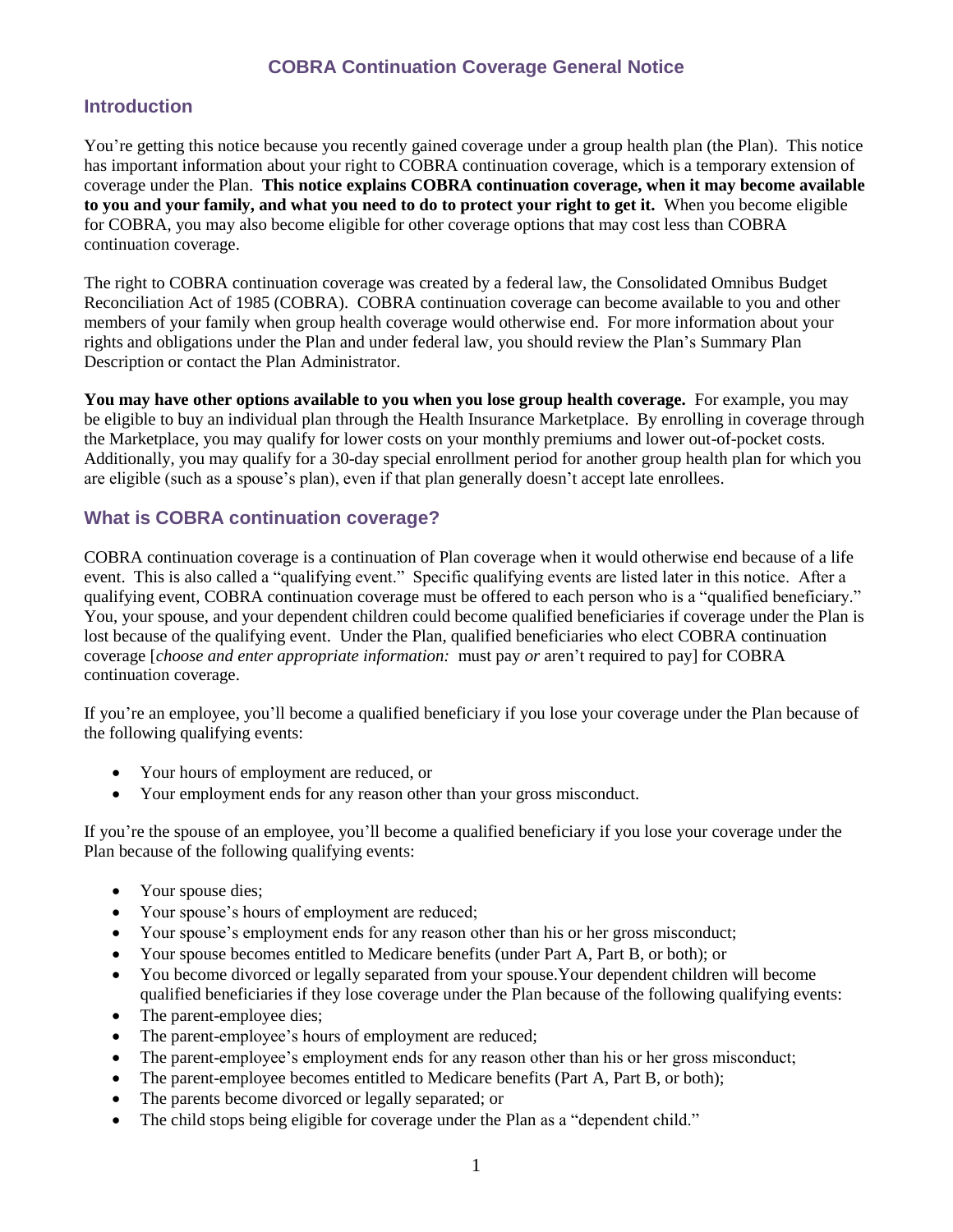# **When is COBRA continuation coverage available?**

The Plan will offer COBRA continuation coverage to qualified beneficiaries only after the Plan Administrator has been notified that a qualifying event has occurred. The employer must notify the Plan Administrator of the following qualifying events:

- The end of employment or reduction of hours of employment;
- Death of the employee;
- The employee's becoming entitled to Medicare benefits (under Part A, Part B, or both).

**For all other qualifying events (divorce or legal separation of the employee and spouse or a dependent child's losing eligibility for coverage as a dependent child), you must notify the Plan Administrator within 30 days after the qualifying event occurs. You must provide this notice to: Columbus City Schools Benefits Department.** 

### **How is COBRA continuation coverage provided?**

Once the Plan Administrator receives notice that a qualifying event has occurred, COBRA continuation coverage will be offered to each of the qualified beneficiaries. Each qualified beneficiary will have an independent right to elect COBRA continuation coverage. Covered employees may elect COBRA continuation coverage on behalf of their spouses, and parents may elect COBRA continuation coverage on behalf of their children.

COBRA continuation coverage is a temporary continuation of coverage that generally lasts for 18 months due to employment termination or reduction of hours of work. Certain qualifying events, or a second qualifying event during the initial period of coverage, may permit a beneficiary to receive a maximum of 36 months of coverage.There are also ways in which this 18-month period of COBRA continuation coverage can be extended:

#### *Disability extension of 18-month period of COBRA continuation coverage*

If you or anyone in your family covered under the Plan is determined by Social Security to be disabled and you notify the Plan Administrator in a timely fashion, you and your entire family may be entitled to get up to an additional 11 months of COBRA continuation coverage, for a maximum of 29 months. The disability would have to have started at some time before the 60th day of COBRA continuation coverage and must last at least until the end of the 18-month period of COBRA continuation coverage.

### *Second qualifying event extension of 18-month period of continuation coverage*

If your family experiences another qualifying event during the 18 months of COBRA continuation coverage, the spouse and dependent children in your family can get up to 18 additional months of COBRA continuation coverage, for a maximum of 36 months, if the Plan is properly notified about the second qualifying event. This extension may be available to the spouse and any dependent children getting COBRA continuation coverage if the employee or former employee dies; becomes entitled to Medicare benefits (under Part A, Part B, or both); gets divorced or legally separated; or if the dependent child stops being eligible under the Plan as a dependent child. This extension is only available if the second qualifying event would have caused the spouse or dependent child to lose coverage under the Plan had the first qualifying event not occurred.

### **Are there other coverage options besides COBRA Continuation Coverage?**

Yes. Instead of enrolling in COBRA continuation coverage, there may be other coverage options for you and your family through the Health Insurance Marketplace, Medicare, Medicaid[, Children's Health Insurance](https://www.healthcare.gov/are-my-children-eligible-for-chip)  [Program \(CHIP\),](https://www.healthcare.gov/are-my-children-eligible-for-chip) or other group health plan coverage options (such as a spouse's plan) through what is called a